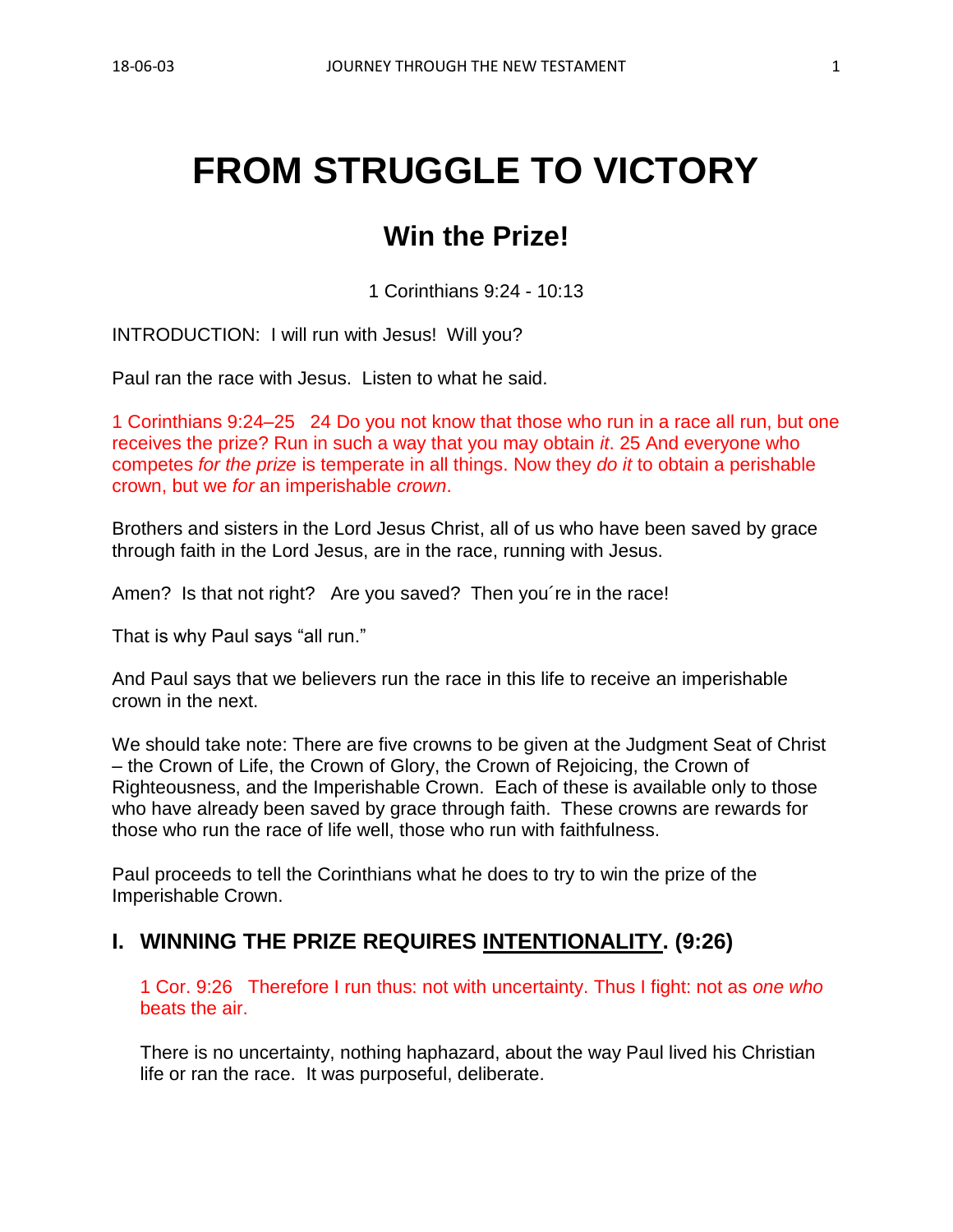He was not shadow boxing or just playing around. Paul ran; Paul lived for Christ with intentionality.

- Do you have a plan for developing a retirement fund?
- Do you have a plan for stretching your retirement funds so that they last as long as you do?
- Do you have a plan for career development?
- Do you make plans for your vacation?
- Do you have plans for the next project you want to do around the house?
- Is anybody making plans to do anything????
- What are your plans for running the race with Christ so that you can win the Imperishable Crown? I hope you have a plan for reading God´s Word, either through the NT with the rest of us or another, perhaps more extensive or challenging plan.
- What is the plan for developing and using your spiritual gifts?
- What is your plan to grow in areas where you know you are weak?

## **WINNING THE PRIZE REQUIRES INTENTIONALITY.**

## **II. WINNING THE PRIZE REQUIRES DICIPLINE. (9:27)**

1 Cor. 9:27 But I discipline my body and bring *it* into subjection, lest, when I have preached to others, I myself should become disqualified.

Here Paul says that winning the race, serving God in such a way that it counts for eternity, requires discipline.

Paul testifies that he disciplines his body, literally - gives his body a black eye, and brings it into subjection (literally - makes it his slave). I know what Paul is talking about. I don´t know in what ways Paul had to beat his body into submission but I know I have to beat my body into submission trying to lose the weight I need to lose, I´ve lost 15 pounds, and it feels like I can only get it off  $1/10<sup>th</sup>$  of an ounce at a time! If I walk into a kitchen where something good is cooking, I am afraid to inhale lest I gain 5 pounds by breathing in the flavor.

Paul said he had to beat his body into submission, lest even while in the midst of performing his ministry, he should be disqualified, a word that means "not fit for its intended purpose."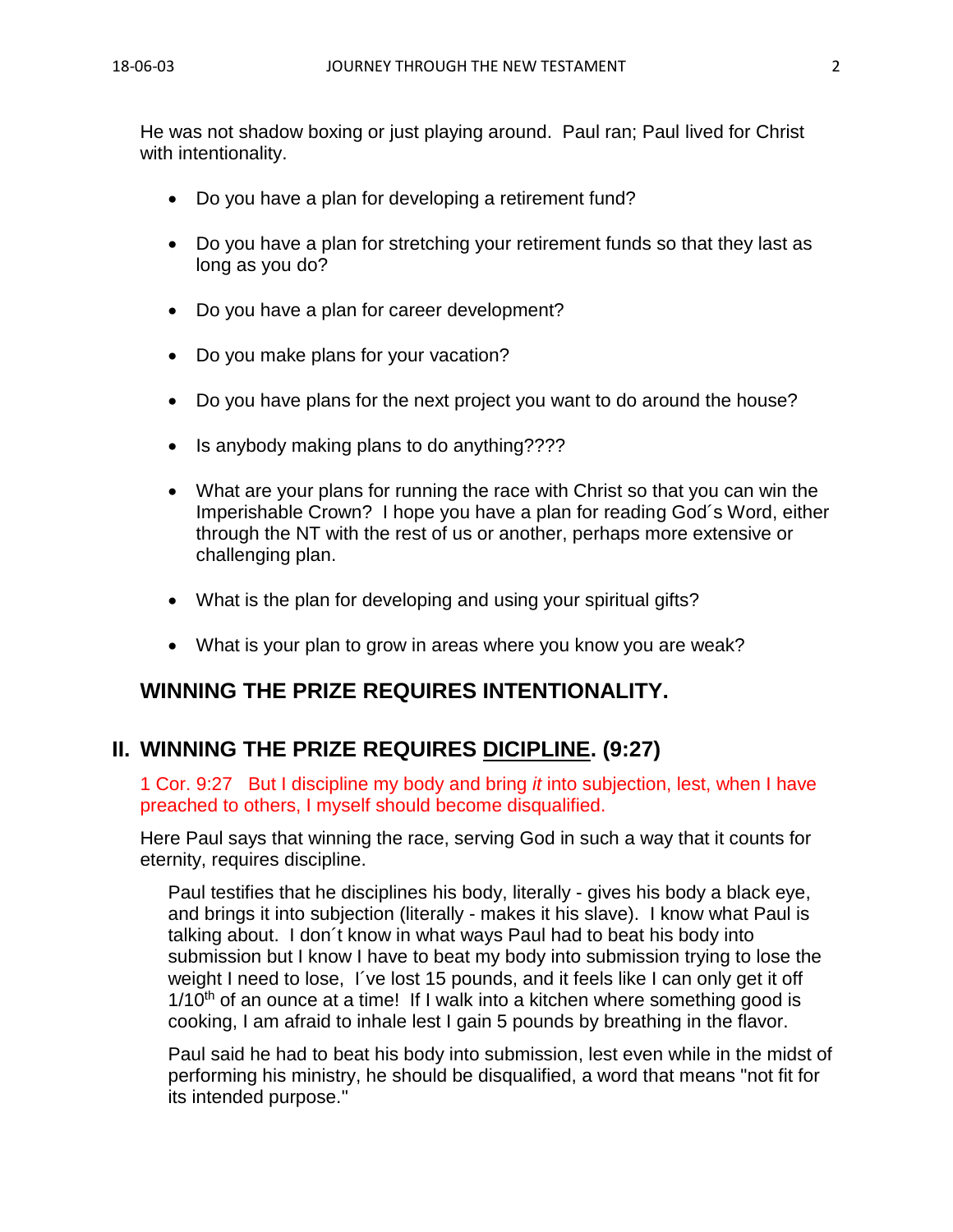The issue here is not possible removal from the team. He is not discussing loss of salvation but loss of opportunity of obtaining the Imperishable Crown.

Paul says, "I strongly discipline my life so that I will not be disqualified from effectively serving God." Then he urges the believers he is writing …

## **III. DON´T BE DISQUALIFIED FROM WINNING. (10:1-5)**

1 Cor. 10:1-5 1 Moreover, brethren, I do not want you to be unaware that all our fathers were under the cloud, all passed through the sea, 2 all were baptized into Moses in the cloud and in the sea, 3 all ate the same spiritual food, 4 and all drank the same spiritual drink. For they drank of that spiritual Rock that followed them, and that Rock was Christ. 5 But with most of them God was not well pleased, for *their bodies* were scattered in the wilderness.

In essence, Paul says: all of the Israelites were made part of a kingdom of priests to represent God to the surrounding nations. But most of them were disqualified from serving effectively as God's ambassadors. The things that disqualified them from effective service will also disqualify us who are called to serve Christ. How can we be disqualified? Paul lists four ways and provides a biblical example of each.

#### **A. By idolatry - giving the honor, homage, or worship that belongs only to God to something or someone else. (10:7)**

1 Cor. 10:7 And do not become idolaters as *were* some of them. As it is written, "The people sat down to eat and drink, and rose up to play."

O.T. Example: Ex. 32:6 - Israel worshiped the golden calf.

They called the golden calf "YHWH," but they were not worshipping "YHWH" because YHWH said He could not be worshipped with idols.

They substituted their way for God's way of worship.

Consequently they honored their own choice above God's choice. This was idolatry.

There is a lot of "worship" and "service" and "work" in the name of Christianity that is far from the way Christ said it should be done.

- When a pastor or the pope give approval to civil unions or gay marriage rather than calling people to repentance and redemption, then he is guilty of idolatry. He has honored his own human reason and intellect above the wisdom of God, whose Word he refutes in vain arguments.
- When a Christian says I am going to do what I want or what I think is best, and I don´t care what the Bible says, he or she is committing idolatry. He has given homage to the changing philosophies of men over the changeless Word of our Creator.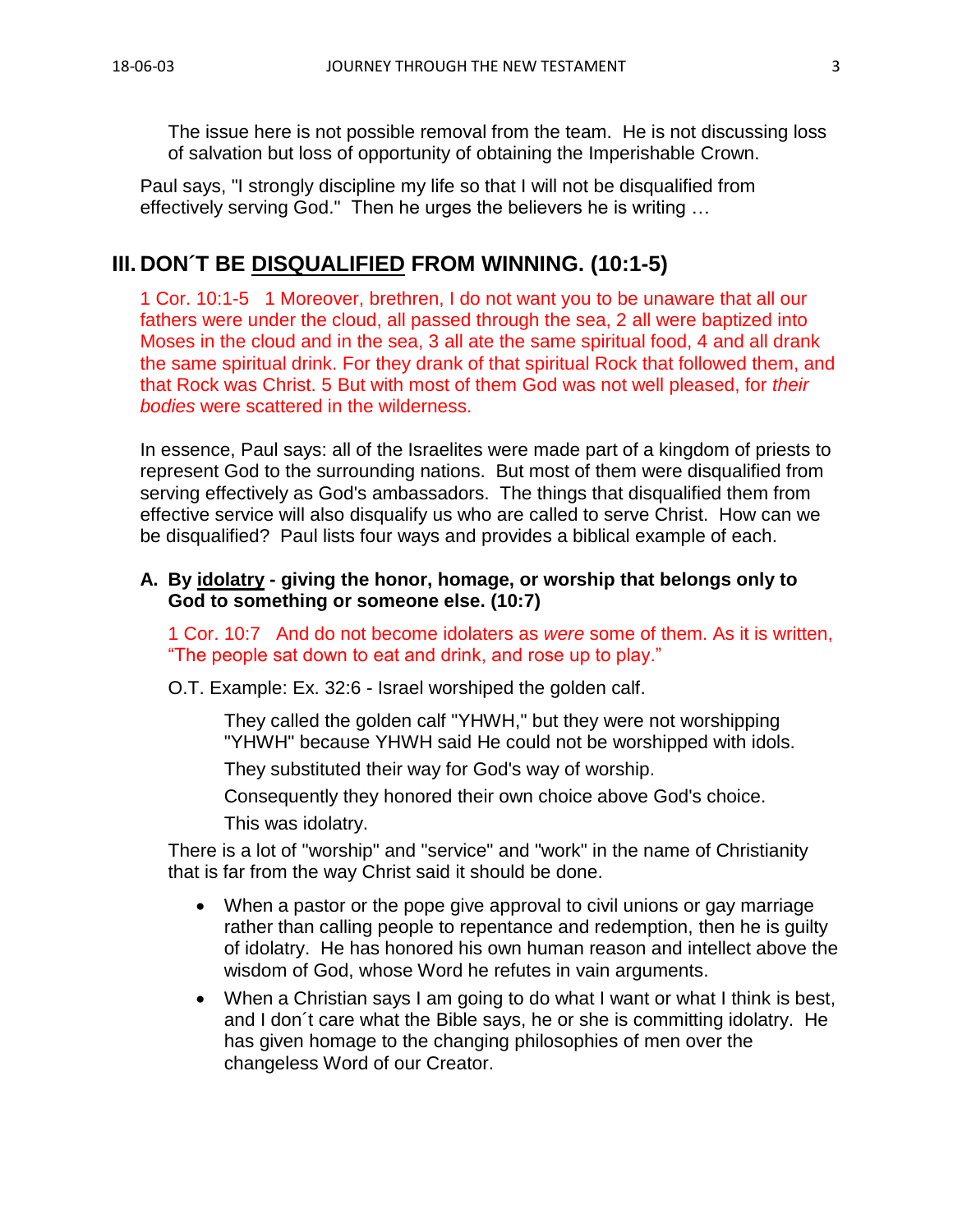#### **B. By immorality (10:8)**

1 Cor. 10:8 Nor let us commit sexual immorality, as some of them did, and in one day twenty-three thousand fell;

O.T. Example: Num. 25:1-9 - Israel passed thru Moab; King Balak enlists the seer Balaam to curse Israel. Every intended curse turned into a prophecy of blessing. So Balaam advised the king to tell the women of Moab to go down and invite the Israelite men to participate in some of the local customs, gain a little mutual understanding. The men went with the women to sacrificial feasts dedicated to Baal which turned into licentious orgies.

What the devil could not accomplish directly through false prophecy, he accomplished by enticement into immorality.

If the devil cannot make your testimony ineffective by a direct frontal assault, he will do his best to disqualify you by leading you into immorality.

Most often this begins with God's people as it did to Israel here through casual social contact. He would love to develop a friendship between you and a member of the opposite sex that he can stir into a poisonous relationship that will kill your ministry.

- Husbands, do not go alone to lunch or somewhere else with a female business associate.
- Wives, do not develop friendships with other men that do not include your husband.

#### **C. By testing Christ (10:9)**

1 Cor. 10:9 nor let us tempt Christ, as some of them also tempted, and were destroyed by serpents;

O.T. Example: Num. 21:6-9 - People were discouraged. Some spoke against God saying, "God has not given us food or water. This manna is worthless!"

This is pushing God to the limits to see how much you can get from God or how much you can get by with God.

How close can I come to the sin of the world without incurring the chastisement of God? Walking the edge, getting as close as you can without falling all the way in.

Trouble is nobody continually walks the edge without taking a fall.

#### **D. By complaining (10:10)**

1 Cor. 10:10 nor complain, as some of them also complained, and were destroyed by the destroyer.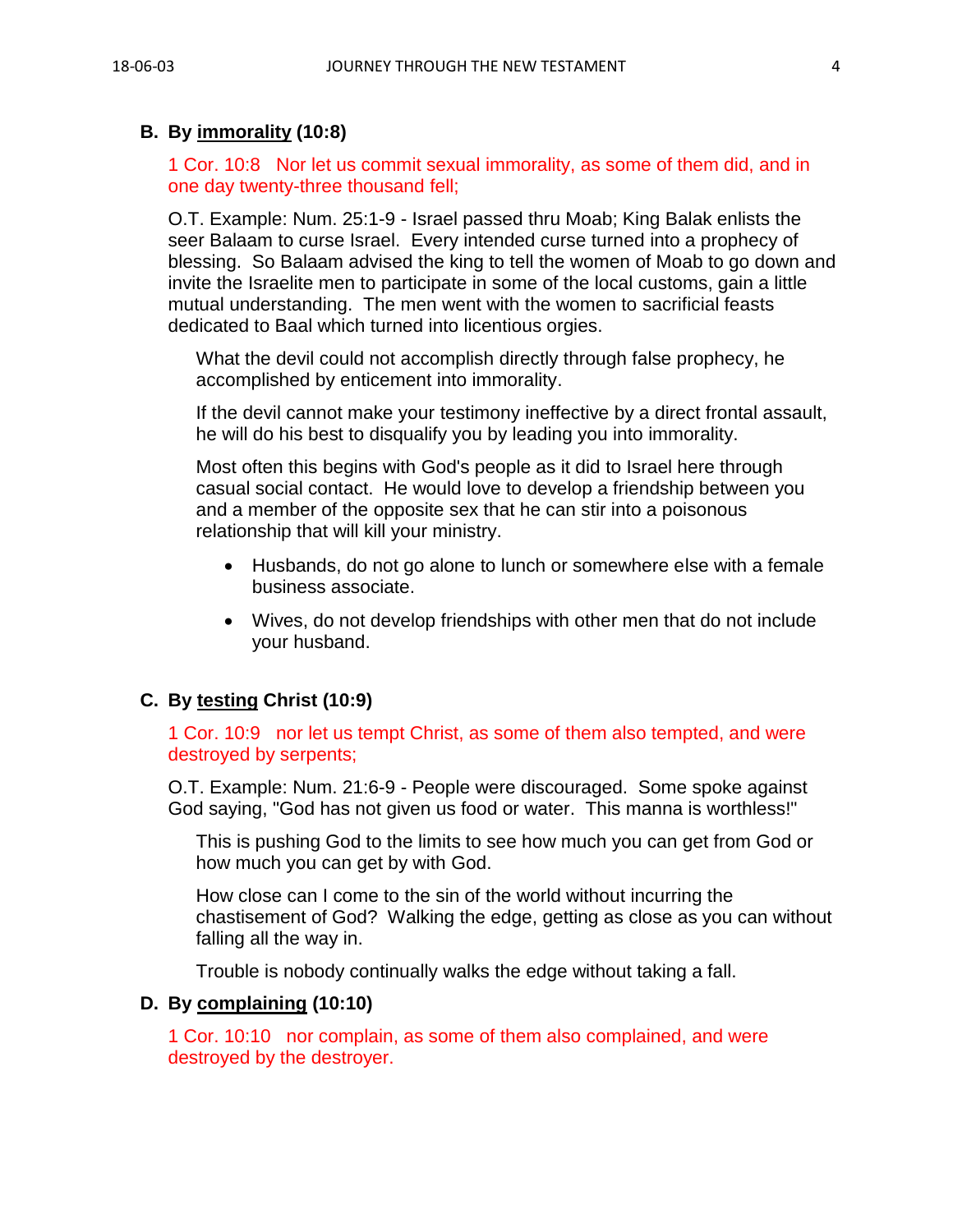O.T. Example: Num. 16:31-35 – After Korah rebelled against God, the Lord caused the earth to swallow up rebellious Korah and gang, so some of the people complained about the justice of God.

We live in a world in which the loudest complaints against the justice of God come from Christian leaders.

Some are so intent upon explaining away every passage of Scripture that chronicles the righteous wrath of God against the unbelieving and unrepentant man that they have convinced a good portion of the world that there is no judgment and there is no hell.

This is dissatisfaction with God's character and His sovereignty.

Paul concludes these warnings with

1 Cor. 10:11 Now all these things happened to them as examples, and they were written for our admonition, upon whom the ends of the ages have come.

Folks, THESE WARNINGS ARE FOR US!

## **IV.THE PRIZE IS FOR THE HUMBLE. (10:12)**

1 Cor. 10:12 Therefore let him who thinks he stands take heed lest he fall.

Whenever we are at the point to say, "I would never do that," we are the most vulnerable.

## **V. GOD HAS MADE A WAY TO WIN! (10:13)**

1 Cor. 10:13 No temptation has overtaken you except such as is common to man; but God *is* faithful, who will not allow you to be tempted beyond what you are able, but with the temptation will also make the way of escape, that you may be able to bear *it.*

God wants us to win. Unlike the races with which most of us are familiar, there does not have to be just one winner. There can be any number of winners of the Imperishable Crown. And God wants each of us to receive it.

But everybody won´t receive it. Not even all those who are saved will receive it. While God wants each of us to win the crown, He does not lower the standard so that all will meet it.

But what God does is to make a way, a training plan if you will, that will bring any saved person to the point that they can win the race, they can receive the Imperishable Crown. He does this in two ways: